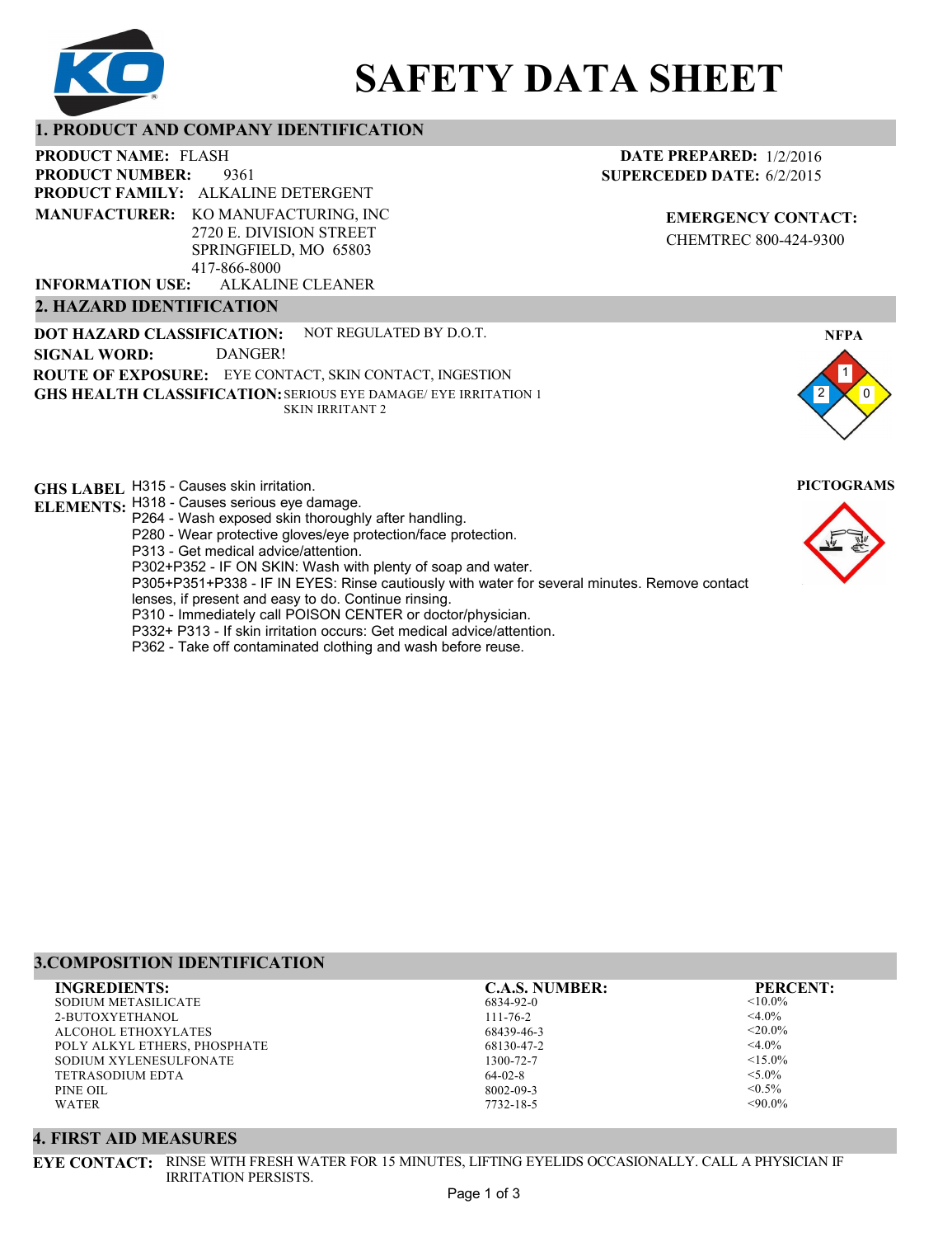# 9361 **PRODUCT NUMBER: PRODUCT NAME: FLASH**

# **DATE PREPARED:** 1/2/2016 **SUPERCEDED DATE:** 6/2/2015

### **4. FIRST AID MEASURES - CONTINUED**

**SKIN CONTACT:** RINSE WITH PLENTY OF FRESH WATER AND REMOVE CONTAMINATED CLOTHING IMMEDIATELY. CALL A PHYSICIAN IF IRRITATION PERSISTS.

**INGESTION:** RINSE MOUTH WITH FRESH WATER. DO NOT INDUCE VOMITING. CALL A PHYSICIAN IMMEDIATELY. IF CONSCIOUS, GIVE LARGE QUANTITIES OF WATER. DO NOT GIVE ANYTHING BY MOUTH IF UNCONSCIOUS.

**INHALATION:** IF OVERCOME BY EXPOSURE, REMOVE VICTIM TO FRESH AIR IMMEDIATELY. GIVE OXYGEN OR ARTIFICIAL RESPIRATION AS NEEDED. CALL A PHYSICIAN IMMEDIATELY.

#### **5. FIRE FIGHTING MEASURES**

**FLAMMABLE PROPERTIES:** NON FLAMMABLE.

**FLASH POINT:** >200 F

**SUITABLE EXTINGUISHING MEDIA:** DRY CHEMICAL, FOAM OR CARBON DIOXIDE, WATER SPRAY.

**UNSUITABLE EXTINGUISHING MEDIA:** NOT ESTABLISHED.

**SPECIFIC HAZARDS ARISING** NONE KNOWN.

**FROM THE CHEMICAL:**

**PROTECTIVE EQUIPMENT AND PRECAUTIONS FOR FIREFIGHTERS:** APPPROVED) AND FULL PROTECTIVE GEAR. WEAR SELF-CONTAINED BREATHING APPARATUS (PRESSURE DEMAND MSHA/NIOSH

#### **6. ACCIDENTAL RELEASE MEASURES**

**PERSONAL PRECAUTIONS:** AVOID CONTACT WITH EYES AND SKIN. SPILL AREA MAY BE SLIPPERY. WEAR PROPER PROTECTIVE EQUIPMENT WHEN DEALING WITH RELEASE.

**ENVIRONMENTAL PRECAUTIONS:** CONTAIN SPILL TO AVOID RELEASE TO THE ENVIRONMENT. KEEP CONTAINER TIGHTLY CLOSED WHEN NOT IN USE.

**METHODS FOR CONTAINMENT** COLLECT FOR DISPOSAL USING AN INERT ABSORBENT MATERIAL AND TRANSFER TO A **AND CLEAN-UP:** CONTAINER FOR REUSE OR DISPOSAL.

#### **7. HANDLING AND STORAGE**

**HANDLING:** HANDLE WITH CARE AND AVOID CONTACT WITH EYES AND SKIN. ALWAYS WEAR PROPER CHEMICAL RESISTANT PROTECTIVE EQUIPMENT 29CFR1910.132-138. WASH THOROUGHLY AFTER HANDLING.

**STORAGE:** STORE IN A COOL, DRY PLACE. KEEP OUT OF REACH OF CHILDREN. KEEP LID TIGHTLY CLOSED WHEN NOT IN USE.

#### **8. EXPOSURE CONTROLS/PERSONAL PROTECTION**

**ENGINEERING CONTROLS:** NONE REQUIRED UNDER NORMAL USE.

**EYE / FACE PROTECTION:** CHEMICAL SAFETY GLASSES.

**SKIN PROTECTION:** CHEMICAL RESISTANT GLOVES.

**THRESHOLD LIMIT VALUE (TLV):** 2-BUTOXYETHANOL, 20 PPM

#### **9. PHYSICAL AND CHEMICAL PROPERTIES**

**PHYSICAL STATE:** LIQUID. **APPEARANCE: ODOR: BOILING POINT:** NOT ESTABLISHED. **FREEZING POINT:** NOT ESTABLISHED. **SPECIFIC GRAVITY:** 1.14 **pH (1%): EVAPORATION RATE:** NOT ESTABLISHED. **FLASH POINT: LOWER FLAMMABILITY/EXPLOSIVE LIMIT:** NOT ESTABLISHED. **UPPER FLAMMABLE/EXPLOSIVE LIMIT:** NOT ESTABLISHED. 11.2-11.8  $>200$  F CLEAR ORANGE LIQUID. PINE SCENT. **VISCOSITY: REALITIVE DENSITY:** 9.5 LBS./GL. **SOLUBILITY: VAPOR PRESSURE:** NOT ESTABLISHED. **VAPOR DENSITY:** NOT ESTABLISHED. **DECOMPOSITION** NOT ESTABLISHED. **TEMPERATURE: PARTICAL COEFFICIENT:** NOT ESTABLISHED. **N-OCTANOL/WATER** NOT ESTABLISHED. SOLUBLE.

**AUTO-IGNITION TEMPERATURE:** NOT ESTABLISHED.